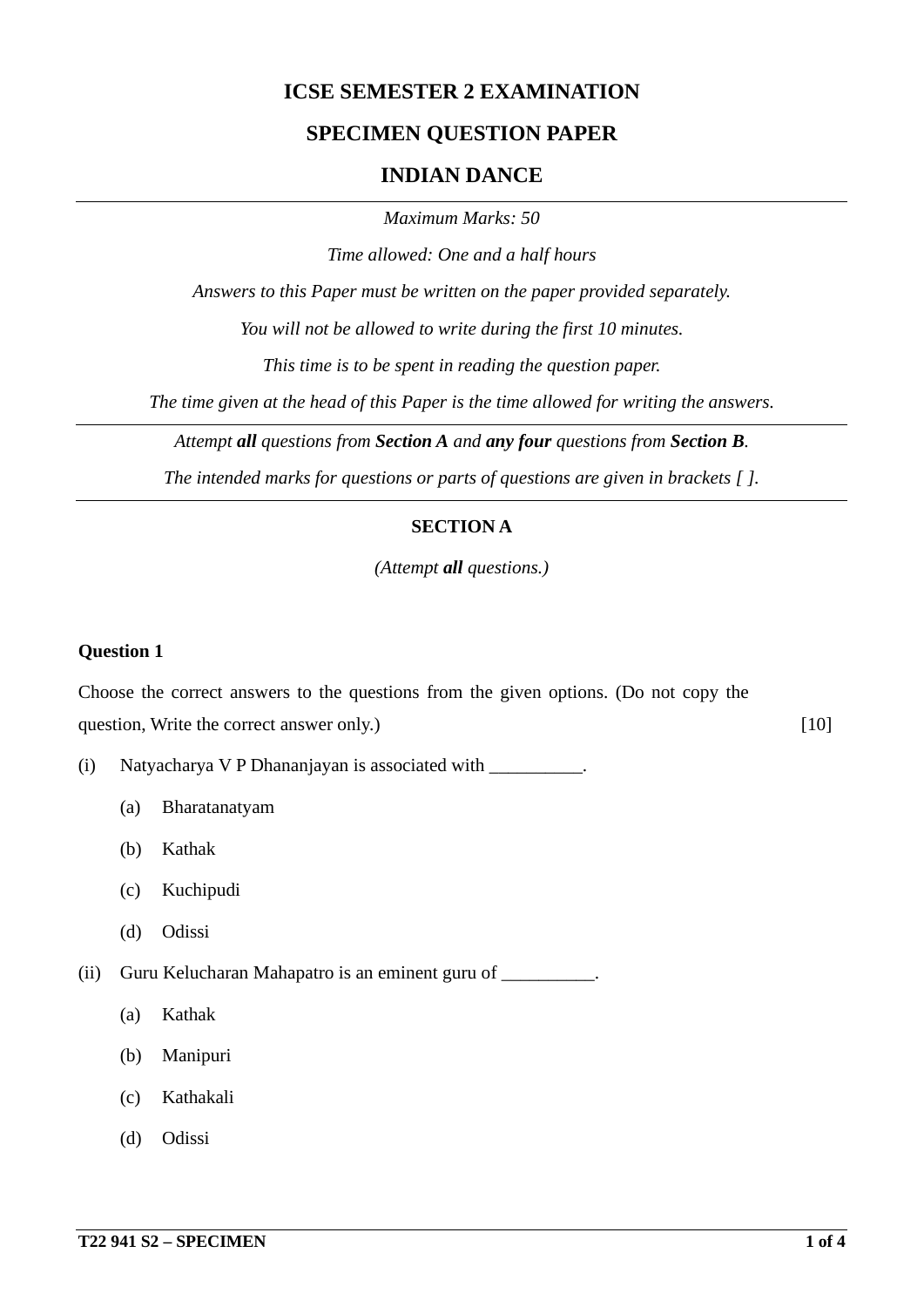| (iii) | is a Kathak exponent. |
|-------|-----------------------|
|-------|-----------------------|

- (a) Saswati Sen
- (b) Shivaji Bharati
- (c) Leela Samson
- (d) Shobha Naidu

(iv) Guru Vempati Chinna Satyam is associated with \_\_\_\_\_\_\_\_\_\_.

- (a) Kathakali
- (b) Kathak
- (c) Kuchipudi
- (d) Odissi
- (v) The following is an exponent of Manipuri:
	- (a) Darshana Jhaveri
	- (b) Sashadhar Acharya
	- (c) Indira Bora
	- (d) Ranjana Jhaveri
- (vi) Saroja Vaidyanathan is associated with \_\_\_\_\_\_\_\_\_.
	- (a) Kuchipudi
	- (b) Kathak
	- (c) Mohiniattam
	- (d) Bharatanatyam
- (vii) Raja & Radha Reddy are associated with \_\_\_\_\_\_\_\_\_.
	- (a) Kathakali
	- (b) Bharatanatyam
	- (c) Odissi
	- (d) Manipuri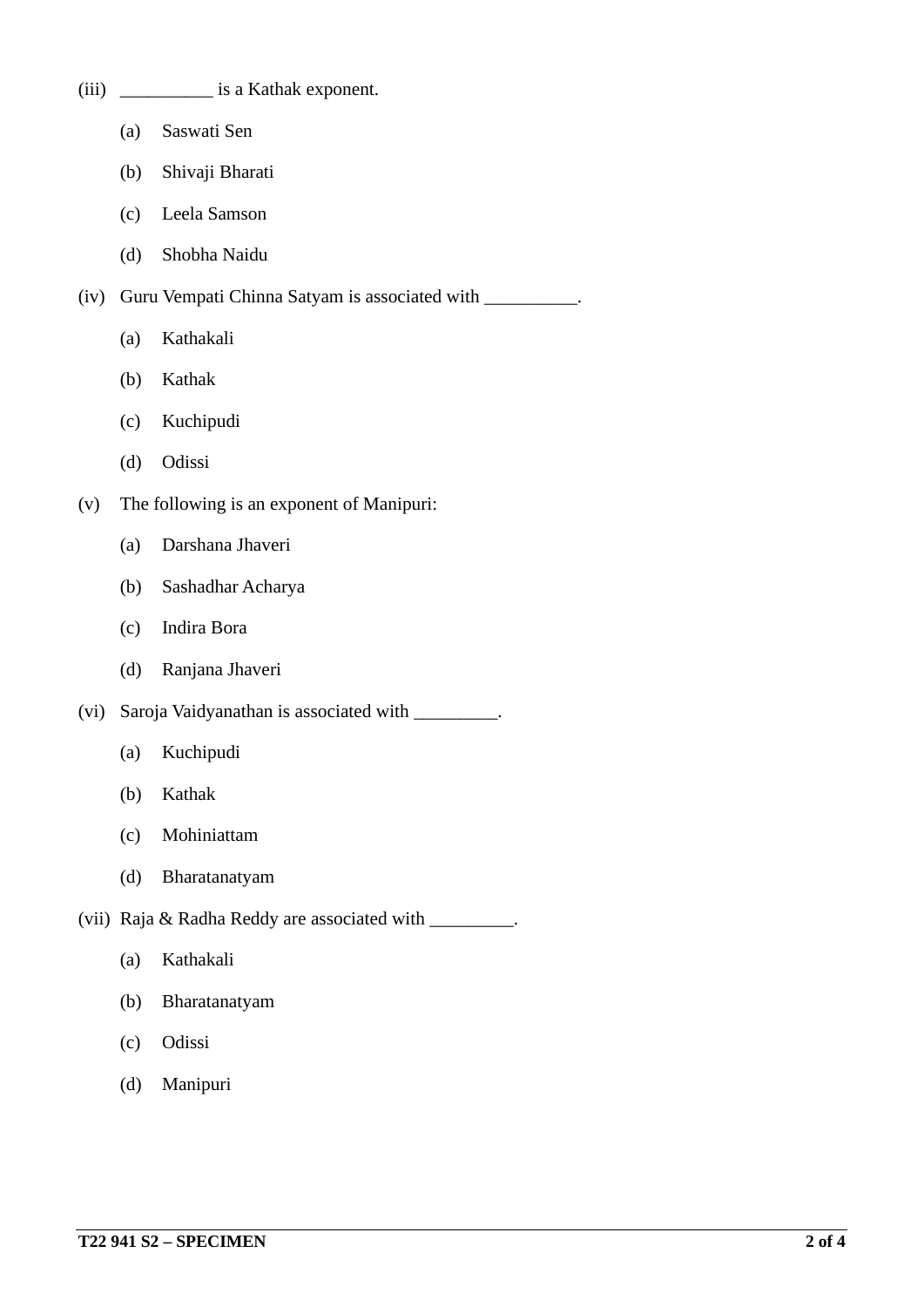|      |     | (viii) Bala Saraswati is associated with _________.            |
|------|-----|----------------------------------------------------------------|
|      | (a) | Odissi                                                         |
|      | (b) | Kathakali                                                      |
|      | (c) | Bharatanatyam                                                  |
|      | (d) | Manipuri                                                       |
| (ix) |     | Guru Chandrakanta Singha is famous in ______________ style.    |
|      | (a) | Odissi                                                         |
|      | (b) | Manipuri                                                       |
|      | (c) | Kathak                                                         |
|      | (d) | Kuchipudi                                                      |
| (x)  |     | Guru Smt. Voleti Rangamani is famous guru of __________ style. |
|      | (a) | Odissi                                                         |
|      | (b) | Kathakali                                                      |
|      | (c) | Bharatanatyam                                                  |
|      | (d) | Kuchipudi                                                      |
|      |     |                                                                |

### **SECTION B**

# *(Attempt any four questions)*

# **Question 2**

| (i)  | Write a brief history of your chosen dance style.           | [5] |
|------|-------------------------------------------------------------|-----|
| (ii) | Write about 'how the name derived from' to the dance style? | [5] |
|      |                                                             |     |

# **Question 3**

| (i)  | Write the Costumes used for the chosen dance style.             | $\lceil 5 \rceil$ |
|------|-----------------------------------------------------------------|-------------------|
| (ii) | Write the names of the repertoire of your dance style in order. | $\lceil 5 \rceil$ |